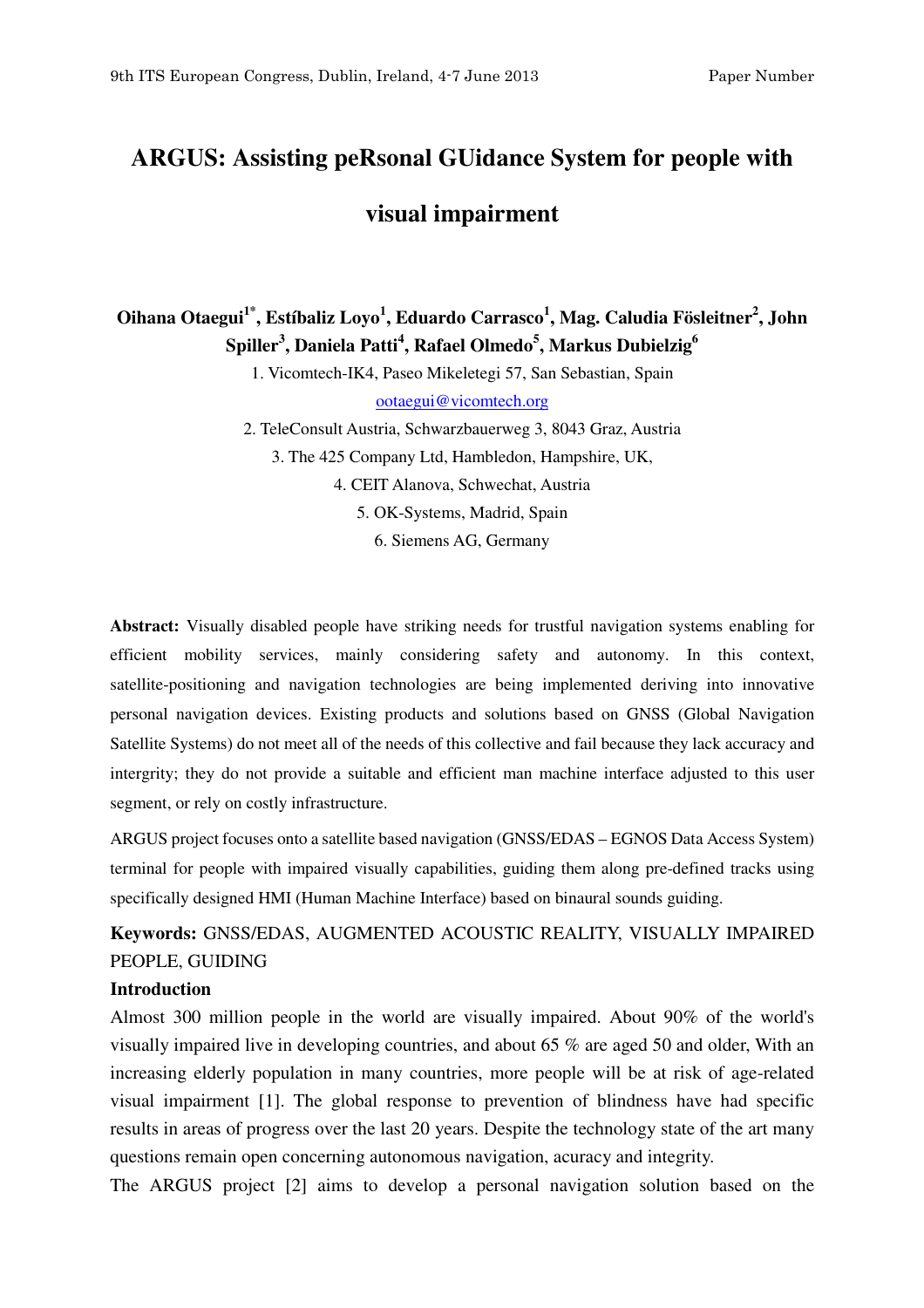integration of acoustic binaural technologies (i.e. 3D sounds) and GNSS technologies that can guide people along a predefined track.

It introduces the opportunity to develop an innovative guidance support system for visually impaired people based on the provision of a virtual-lead-line perception to the end user that can be perceived and followed. This will provide "track navigation" instead of the classical "waypoint or route navigation" which is used for car navigation or people with all visual capabilities.

This system will be also usable for professional, scientific and sportive activities developed in reduced visibility scenarios that could require accurate guidance on normal or emergency situations, as well as for other people working in reduced visibility environments needing guidance and assistance.

# **Main objectives of ARGUS project**

The challenge that ARGUS project aims to meet is the integration of advanced user interfaces based on generated acoustic and haptic signals, with minimal interference on the perception and operation by users, so that they can move around autonomously based on a three-dimensional mental map of the path to follow and the key features of the surrounding environment. Binaural sounds create the illusion that sounds produced by stereo headphones come from specific directions and distances, based on the interaural differences (arrival time and amplitude between the ears). This allows users perceiving 3D sound positioning which gives them the sense of 3D navigarion. The route can be selected over previously recorded tracks (natural routes: no multilayer cartography available) or selecting origin and destiny (city or urban scenarios, multilayer cartography available). This route is a continuous geolocated points in 2D, therefore this geographical map has to be translated into a binaural sound map.

In addition to this main goal of ARGUS project, some other specific objectives are considered to support visually impaired people in their quotidian mobility :

- To build up a commercial navigation product for visually impaired people which guides them with acoustic binaural signals along a secure, pre-defined track. The positioning component uses satellite based positioning.
- To develop acoustic signals for providing a non-visual track perception and mental map of the path, and supporting the guidance of visually impaired people along a pre-defined track.
- To develop an application for authorised third parties. With the application software, stored pre-defined tracks can be transmitted to the user terminal on demand. Furthermore, the application software uses the positioning information from the user terminal to compute protection levels and re-transmit alerts in case of emergency (e.g. degraded positioning accuracy, etc.).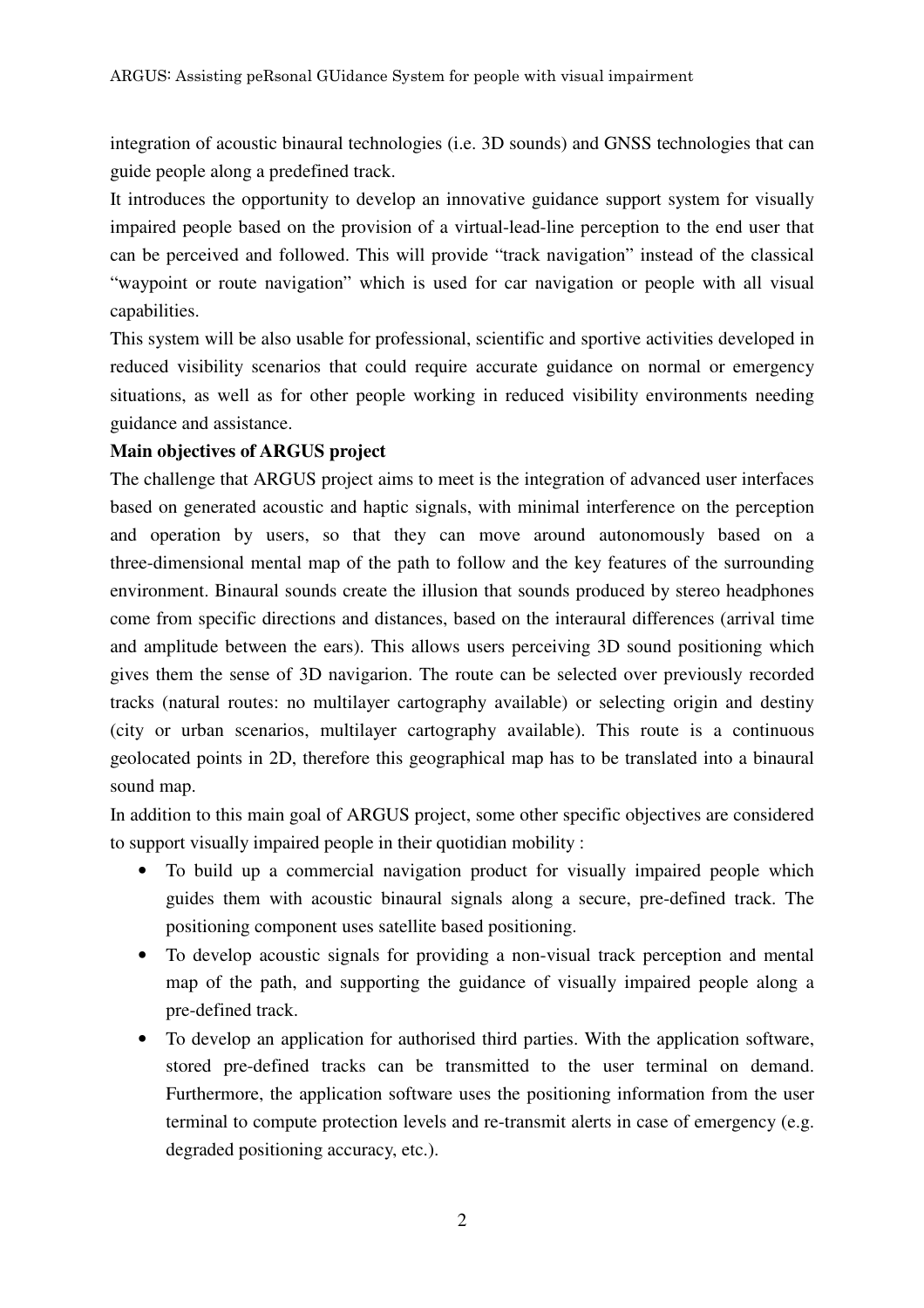• Provide updated data through public web services sharing information collected by ARGUS users with other ARGUS users or with general public.

### **Binaural sounds system**

Throughout history, multiple solutions have been designed to help in guiding blind or visually impaired people, based on different technologies. Speech based techniques, as well as more sophisticated devices based on handheld haptic display using verbal and non-verbal communication technologies for visually impaired pedestrians have been developed and compared. However, the ARGUS project will focus on a specific audio-haptic signal, which is binaural audio technology, providing spatial information through three dimensional sound perception [3].

The word binaural means "both or two ears". Human audition is in most of the cases binaural and this term is used to refere anything concerning two ears. To understand what binaural hearing is, it is necessary to understand how sounds are differntely perceived by our ears. The sound waves with their directionality and their amplitude make our ear/brain system locate sounds using our two ears.

This route can be selected over previously recorded tracks (natural routes: no multilayer cartography available) or selecting origin and destiny (city or urban scenarios, multilayer cartography available). This route is based on series of continuous geolocated points in 2D, therefore this geographical map has to be translated into a sound map (binaural map).

Binaural maps have been defined with the funcionality of converting the geographical track points into spatial acoustic cues, so that the right sound is generated in all of the environments where ARGUS will be used.

Two different strategies are considered for the generation of these 3D sounds:

- Predefined Binaural Map: a set of binaural cue sound will be used for getting the binaural cue sounds used. In order to do this each representative point of the track will be associated with a predefined binaural cue sound depending on the final geometrical arrangement and binaural cue sounds distribution.
- Synthesized Binaural Map: each binaural cue sound of the binaural cue sound sequence will be produced by a binaural sound synthesizer, which will process the binaural sound associated with the representative track point based on the cue sound source and the relative position and orientation between the user and the track point.

Both strategies will be compared and users' feedback analysed to select the right way to generate the 3D sounds.

#### **Development of the device**

As it has been stated, the technical success of the project hinges on the capability to connect and map tracks or corridors with GNSS real time location and map the guidance into 3D sounds. Therefore, with the aim to test the technical feasibility of this concept in an early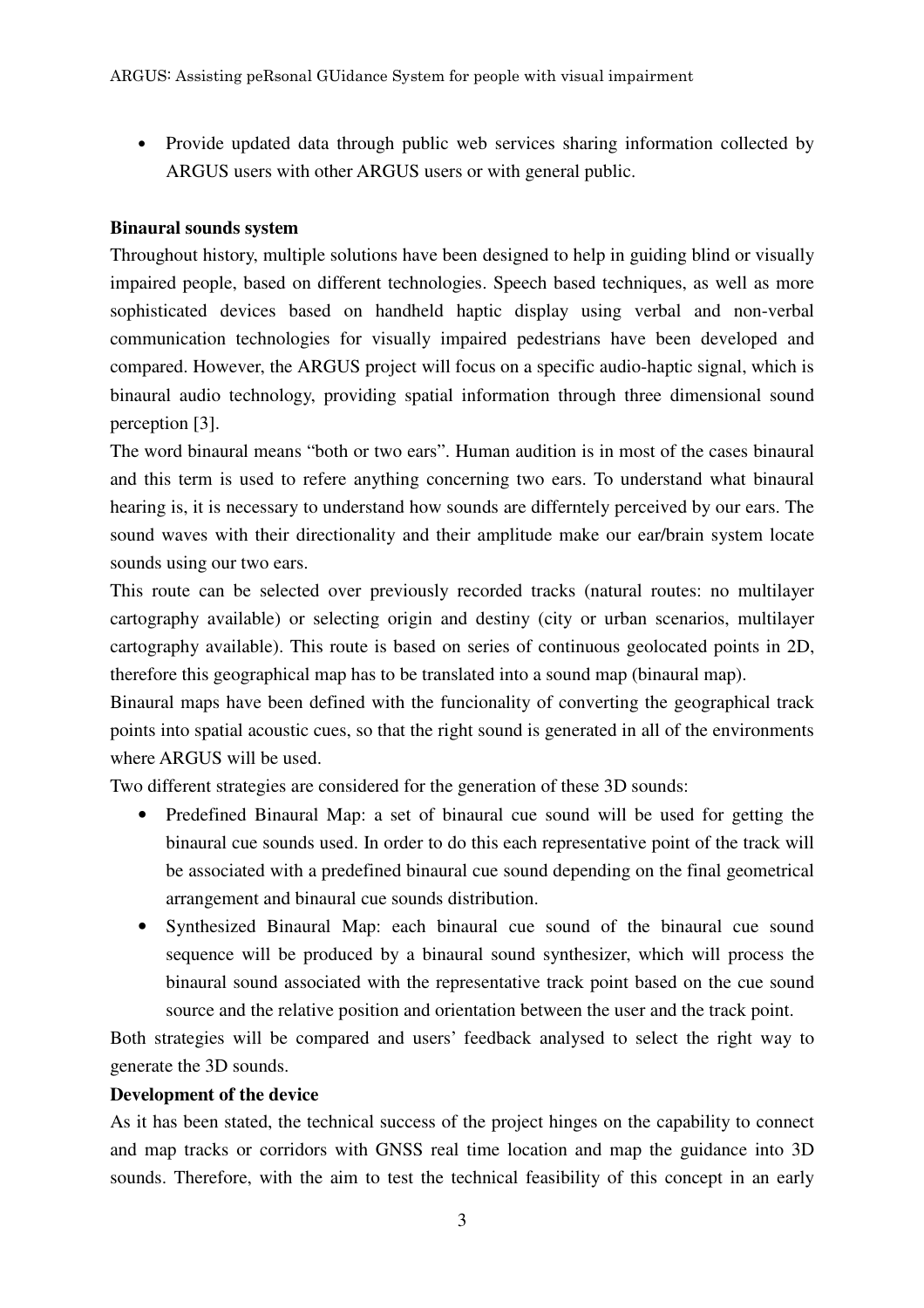project stage an alpha prototype and a preliminary proof of concept have been conducted to have appropriate feedback for an iterative refinement loop of the prototype at the ARGUS project. It was concluded that different integrated components and are able to guide users along a predefined track in an interurban scenario.

Based on these results, the consortium follows with the implementation of each module and the integration of the first ARGUS prototype.

The ARGUS system will be compound by the next elements:



Figure 1 Architecture of ARGUS system

#### *User Terminal*

Following a user centered design policy, and in order to check that the initial assumed user requirements were correct, a survey was conducted using a questionnaire which could be answered either in a face-to-face interview or online. A total of 82 replies coming from Spain, UK, Germany, Italy and Austria helped defining the system specifications and developing user terminal. One of the main results of this survey was that users prefer to use their smartphones as guidance device, so this is the core of the ARGUS user terminal. A separate localization and navigation module has been developed since current smartphones do not support the position accuracy and integrity required in ARGUS. This module has to be fixed to the user's body while navigating through the route. With this module, the ARGUS project primarily retrieves benefits from satellite navigation services and technologies to increase the level of positioning accuracy and reliability as well as the level of service availability.

Applications, which provide a binaural insight of the surrounding environment for guidance purposes in different conditions, need important information about the user's position and orientation. The determination of these quantities is ensured by coupling GNSS measurements and measurements provided by an Inertial Measurement Unit (IMU). To reach a high accuracy of the position, the GNSS observations are corrected. Therefore, an augmentation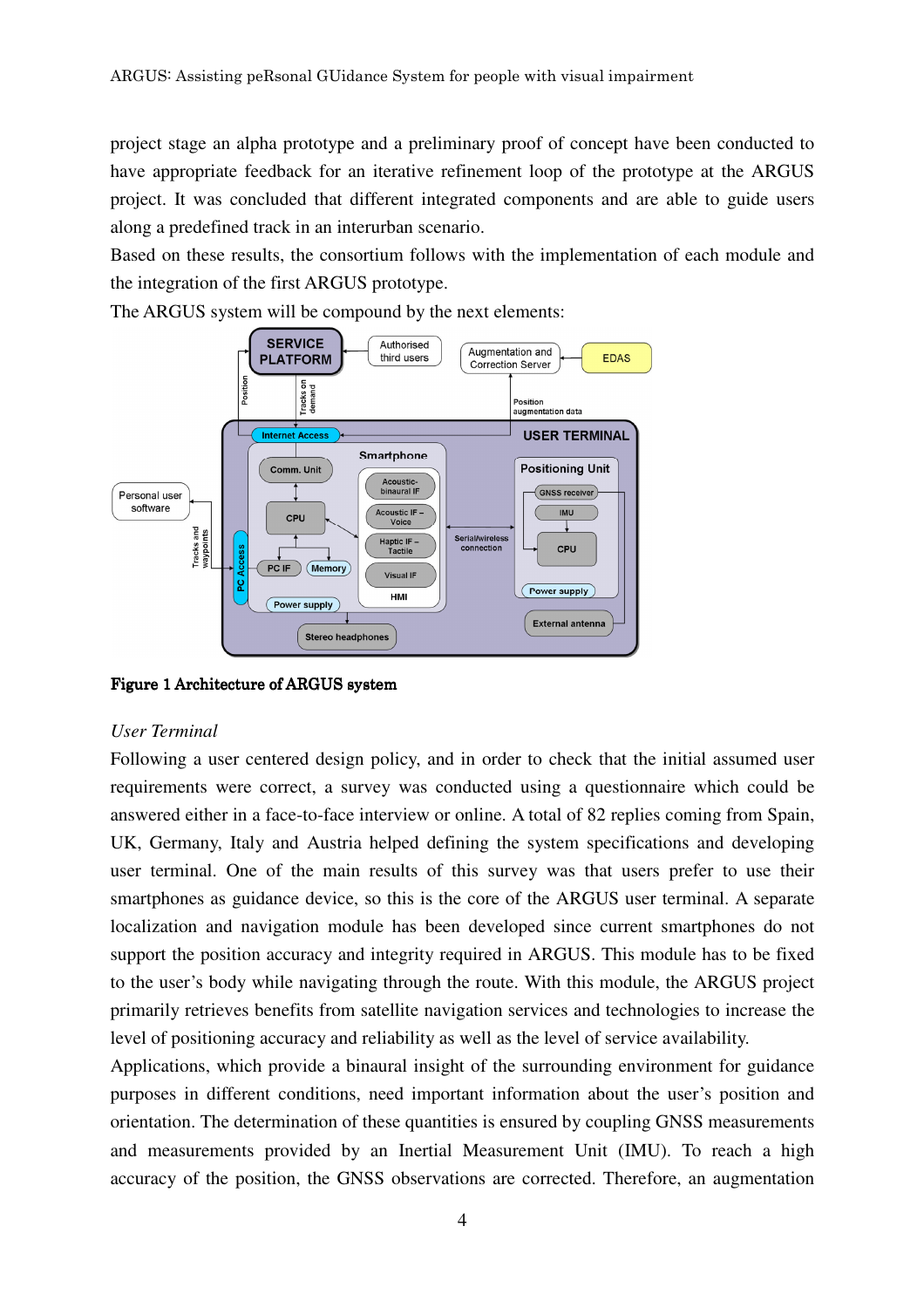and correction server was developed to access EGNOS (European Geostationary Overlay Service) information through EDAS (EGNOS Data Access Service).

Finally, the guidance system has the functionality of generating the binaural sounds reproduced in the Smartphone. The first step is to generate the coordinates of the next track points set and these will be the basis for the generation of the binaural sound.

# *Service Platform*

It corresponds to the assistance and service platform based on a client-server architecture which will offer services all along the three travel stages; before (planning), during (visiting destination) and after (remembering and sharing experiences), in order to:

- Prepare their itinerary at home, taking into account specific scoring processes enabling the integration of route safety in the itinerary calculation.
- Manage their itinerary in real-time, with an accurate positioning.
- Share experiences with other users, improve the system and enrich the locations database with personal comments and points of interest (POI), trough the community website (social network).

For routing calculation, GIS (Geoinformation system) information is required. The basic route calculation needs the topology of a network to generate a path, extracted from the different "way" type tags and attributes given by cartographic sources. OpenStreetMap is decided to be the basic geographic data source for the project as it is open data that has been created and is being maintained by its community. It is free to download, it contains a great variety of attributes and it is kept up-to-date in a satisfying way. The city GIS database clearly depends on the availability of specific geodatabase of the municipality one takes into account. Some public administrations are making big efforts in the generation of highly-detailed mapping and offering the information via open data initiatives.

The route calculation is one of the main ARGUS features. In order to generate the route from the origin to the destination, two options are available: pre-recorded tracks that can be used and a routing algorithm that calculates the best path to reach the destination from the origin point.

Pre-recorded tracks can be natural routes which are available in the multilayer cartography, or those previously generated by other users of the ARGUS system and published on the social network thus the community can make use of them. When the routing algorithm is applied, the optimal route is calculated taking into account the restrictions or preferences saved in the personal profile of the user. Not only personal addresses but also particular dangerous or conflicting points as well as specially well-signed points can be stored and considered when calculating the route. In this sense, routes are adapted to special restrictions of people with visual impairments.

Furthermore, routes can be supplied with a surrounding protection zone through the web-based application. The GEOCorridor® function enables additional route supervision by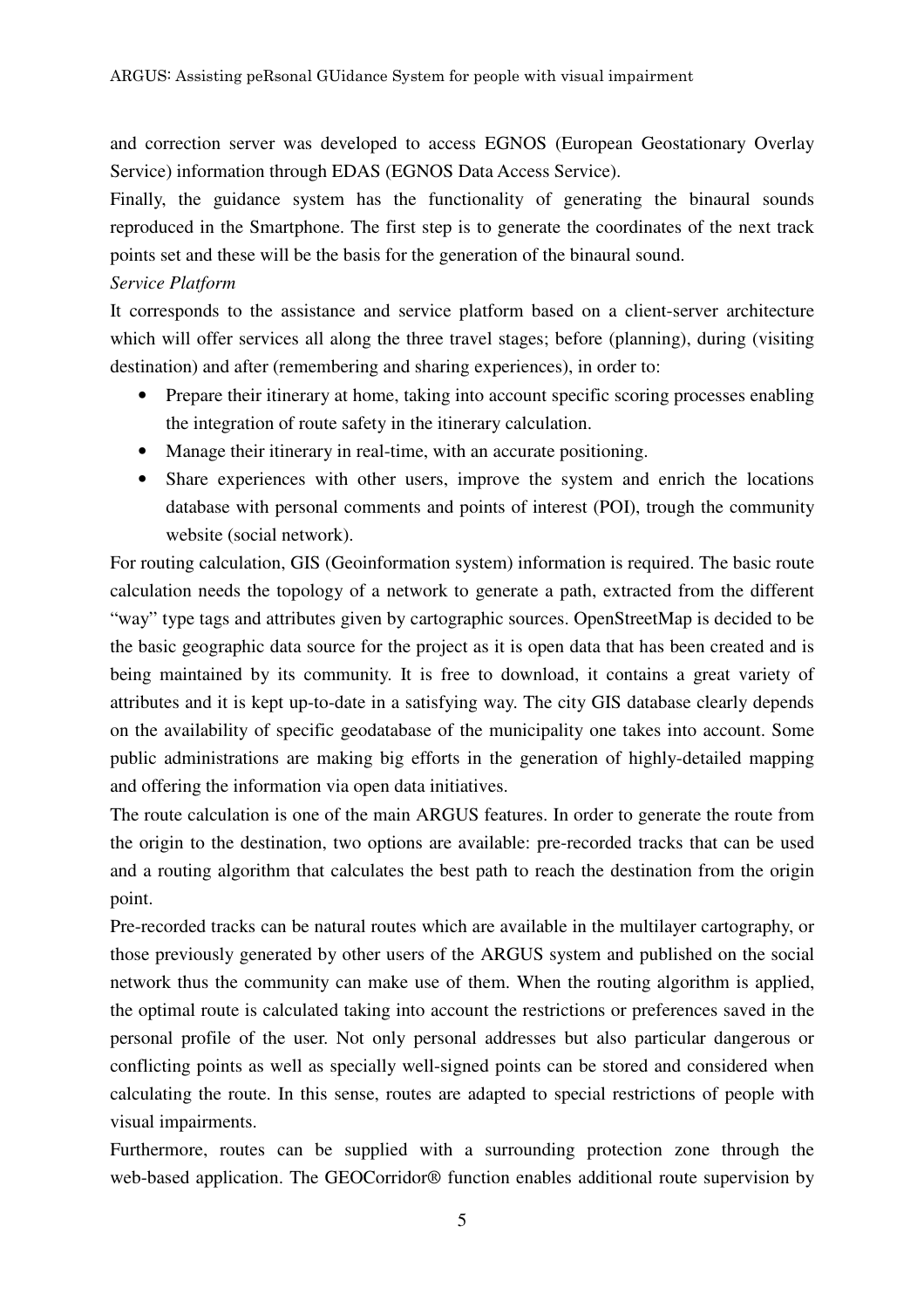providing the possibility to define a safety zone around the given route. An alarm is generated if the user leaves the safety zone marked by the GEOCorridor® function.

#### **Preliminary Tests and workshops**

A preliminary functional prototype with basic functionalities and using beta developments has been carried out. Thanks to it, preliminary proof of concept has been conducted in Paderborn (Germany) in September 2012 with the aim of test the technical feasibility of ARGUS main concept: the capability to connect tracks with GNSS real time location and match the guidance into 3D sounds. Four expert users with different visual impairments have participated in these tests to technically assess the concept giving out very encouraging outcomes. All of them successfully accomplished assigned navigation tasks and low deviations from control points were achieved (see Figure 2). Only five minutes training on users was required to obtain good performance with the ARGUS system. Although diverse tracks with different shapes have been obtained, in general it has been observed that all users completed the routes, reaching all marked track points.





It is remarkable that seven out of nine tests have an average distance error of below five meters to the ideal track in the four waypoint sections of the proposed route (see Figure 3) However, some of the tracks have significant deviations from the pre-defined track that are related, on one hand, to the technical limitations of the prototype and, on the other hand, to the user's perception and reaction.



Figure 3: Waypoints pass distance evaluation from the different tests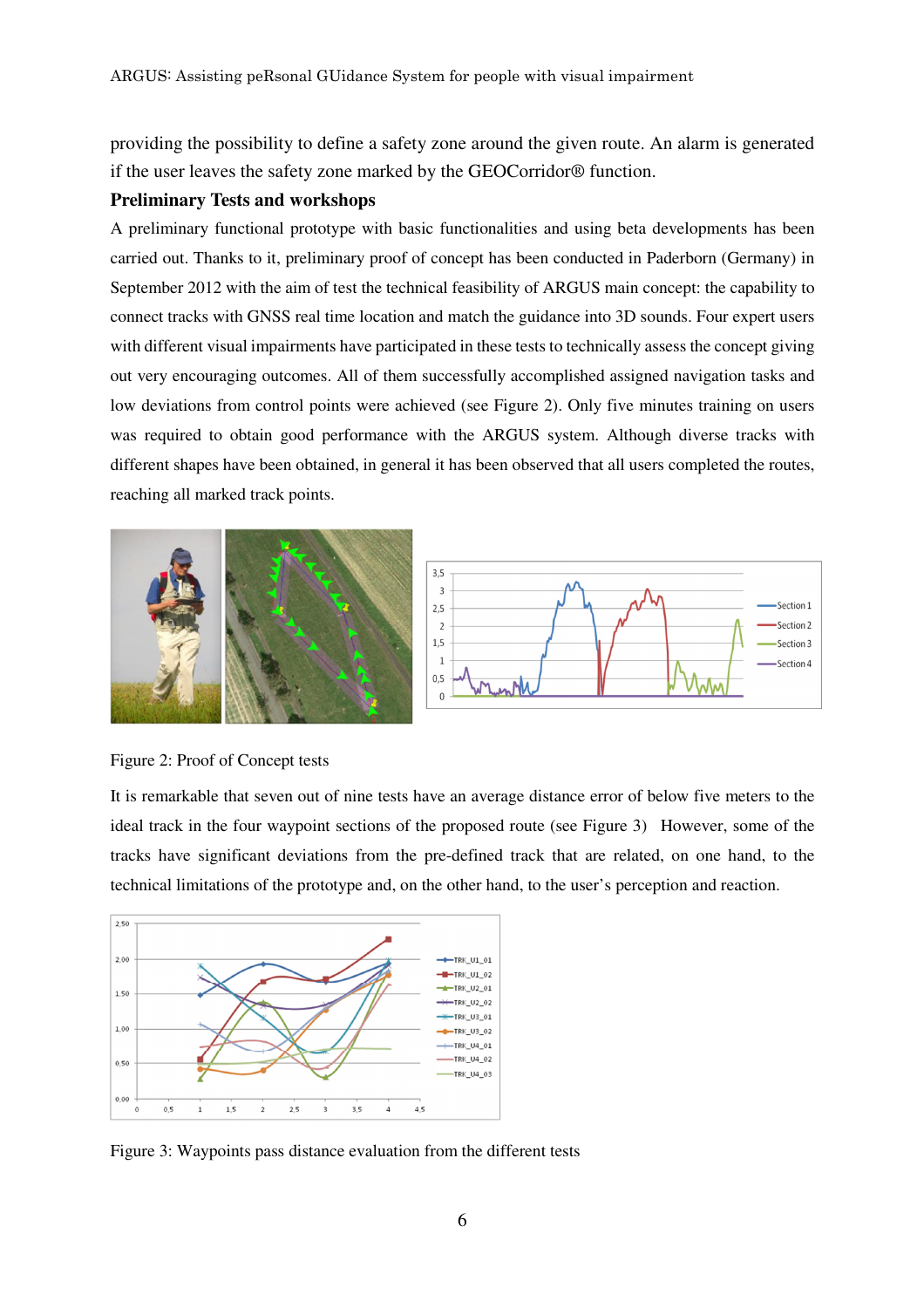In order to increase the performance of the system, several improvements are needed, such as the implementation of a track navigation strategy, the tight synchronization of both positioning (GNSS + EDAS) and heading (IMU) measurements, the implementation of a three-frequency positioning receiver and the testing of the integrity of the positioning signals in order to increase the reliability of the system. On the other hand, some workshops took place; the last one in October 2012 in the facilities of Siemens, to which a group of 28 visual impaired and blind people attended. The tests emphasized that the idea is well accepted and the current state of the implementation is on track, following the right way to fit the user's needs. Most of the participants stated that they would be interested in buying the ARGUS solution.

#### **Conclusions**

The ARGUS system provides an acoustic track perception based on the integration of an augmented acoustic reality application developed for a smartphone and an accurate and reliable navigation solution based on the use of GPS signals augmented with EGNOS. The system accurately identifies the position and orientation of the user and, using binaural sounds, provides an innovative acoustic guidance solution for 'track navigation' instead the classical 'waypoint' or 'route navigation'. It effectively provides a virtual guidance rope for blind and partially sighted people or for people working in environments with low visibility.

Preliminary tests with end users were totally encouraging showing that selected headphones allow users to hear ambient sounds without missing the direction from where they are coming and the guidance sound is not interfering by the ambient sounds. It was concluded that the navigation itself was very easy to follow and precise. The GPS signal communicated via the binaural sounds is steady and keeps the users straight on the path to follow. The system significantly reduces the required mobility training of people with visual impairments since they can walk unfamiliar routes alone, even for the first time. The localization signal communicated via the binaural sounds is steady and keeps the users straight on the path to follow. The system significantly reduces the required mobility training of people with visual impairments since they can walk unfamiliar routes alone, even for the first time.

The technical challenges comprise the overall development of a guidance system, which enables the users to follow a pre-defined path autonomously without seeing it by using 3D binaural acoustic signals. One main challenge is the tailor-made development of a suitable Kalman Filter for the application under consideration in order to adapt it most suitable to the dynamic behaviour and thus the so-called dynamic movement model. Thus, extensive work will have to be spent onto this issue. Furthermore, the protection level algorithm has to be tailored carefully taking into account the target environments and ways of the potential users.